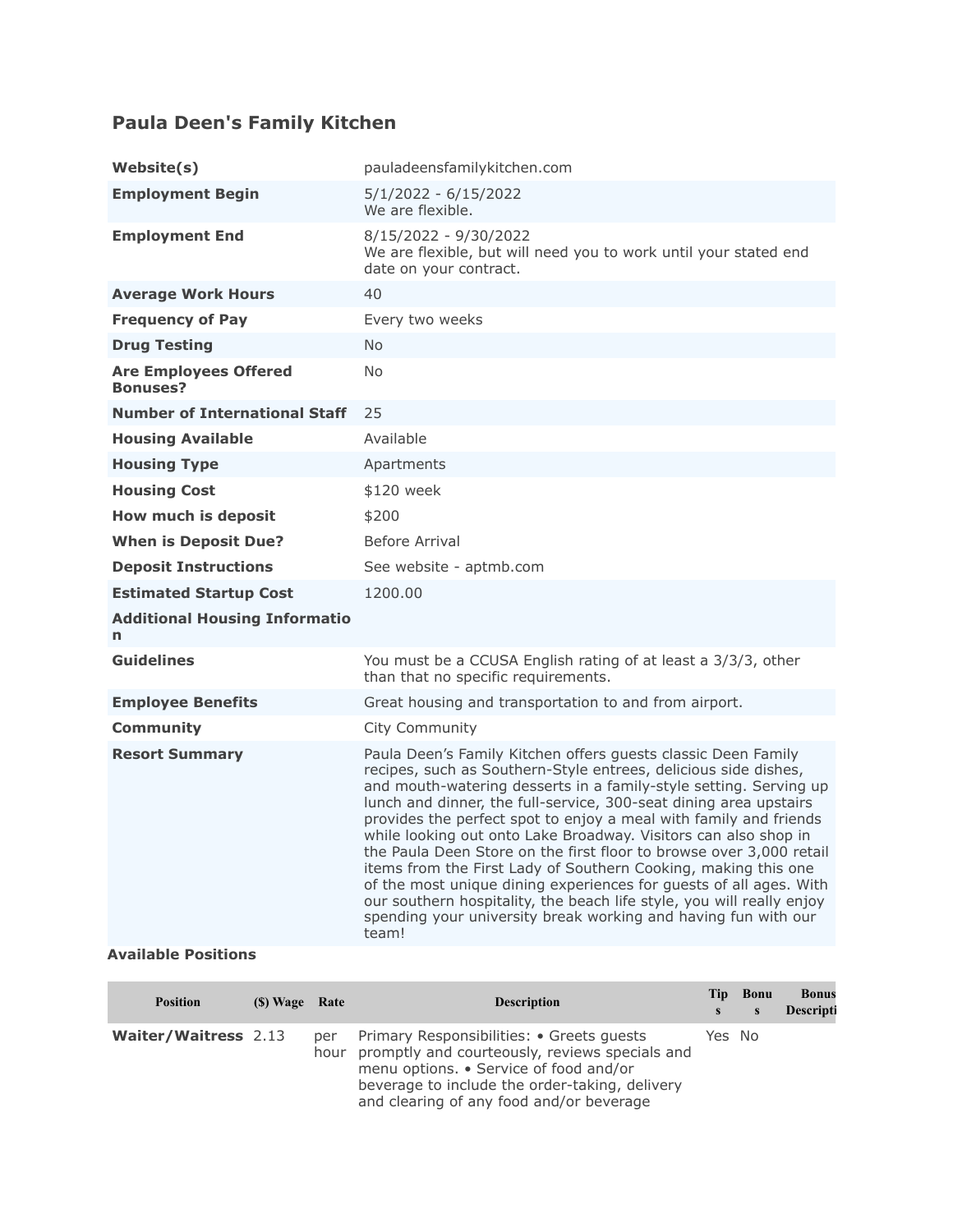|                     |      |     | items. • Maintains service station, before,<br>during and after shift to ensure proper set-up<br>and cleanliness. Takes the order and inputs the<br>order into the Point of Sale computer. This is a<br>tipped position and your wage plus tips will<br>average \$18-22/hour.                                                                                                                                                                                                                                                                         |           |           |
|---------------------|------|-----|-------------------------------------------------------------------------------------------------------------------------------------------------------------------------------------------------------------------------------------------------------------------------------------------------------------------------------------------------------------------------------------------------------------------------------------------------------------------------------------------------------------------------------------------------------|-----------|-----------|
| <b>Host/Hostess</b> | 6.25 | per | Primary Responsibilities: .Greet guests in a<br>hour friendly and inviting manner . Engage in<br>friendly conversation as you seat guests in a<br>timely fashion .Advise guests of current<br>specials, new menu items and promotions<br>•Manage restaurant waiting list during high<br>volume times to accurately set guest<br>expectations .Clear, clean and reset tables to<br>ensure they are ready for the next guest<br>.Always sincerely thank guests as they leave<br>and invite them to return. Average hourly wage<br>with tips $-$ \$12-14 | Yes No    |           |
| <b>Cook</b>         | 12   | per | Primary Responsibilities: • Ability to broil, grille<br>hour and/or saute . Ability to handle knives . Ability<br>to operate kitchen equipment . Coordinate food<br>orders to support timely and efficient delivery<br>to each table . Ensure proper food safety and<br>sanitation standards to ensure guest safety .<br>Follow recipe and presentation guidelines to<br>meet or exceed guests' expectations . Label<br>food and ensure proper rotation (FIFO) . Meet<br>special guest requests while ensuring same<br>high quality standards         | No.       | No        |
| <b>Dishwasher</b>   | 12   | per | Primary Responsibilities: • Clean dishes,<br>hour silverware, glassware, utensils, pots and pans,<br>etc. • Complete interior and exterior detailed<br>cleaning assignments as needed • Empty and<br>replace full trash and linen receptacles • Ensure<br>guests and team members have a spotless,<br>clean and safe environment and equipment •<br>Keep the dish machine clean . Load, run and<br>unload dish machine • Maintain sparkling clean<br>restrooms and grounds . Stock and restock<br>smallwares                                          | <b>No</b> | <b>No</b> |
| <b>Busser</b>       | 7    | per | Responsibilities: Prepare dining areas before<br>hour quests are seated, decorate tables with<br>candles, napkins, linens and flowers. Place<br>tableware & condiments on tables. Serve water<br>and welcome snacks, like breadsticks. Refill<br>beverages & take orders. Remove dirty utensils<br>and replenish. Provide special silverware sets<br>to families with young children. Clean & reset<br>tables after guests leave. Maintain health &<br>safety regulations at all kitchen and dining<br>areas. Average hourly wage with tips - \$12-14 | Yes No    |           |
| <b>Retail Sales</b> | 12   | per | The Retail Sales Associate focuses on the duties No<br>hour commonly associated with the positions of<br>Cashier, Stock Person, and Guest Services.<br>Supports and assists the Retail Manager and<br>Hourly Retail Managers in accomplishing store<br>goals and conducting daily business. Assist in<br>opening and closing the store, performs                                                                                                                                                                                                      |           | - No      |
|                     |      |     |                                                                                                                                                                                                                                                                                                                                                                                                                                                                                                                                                       |           |           |